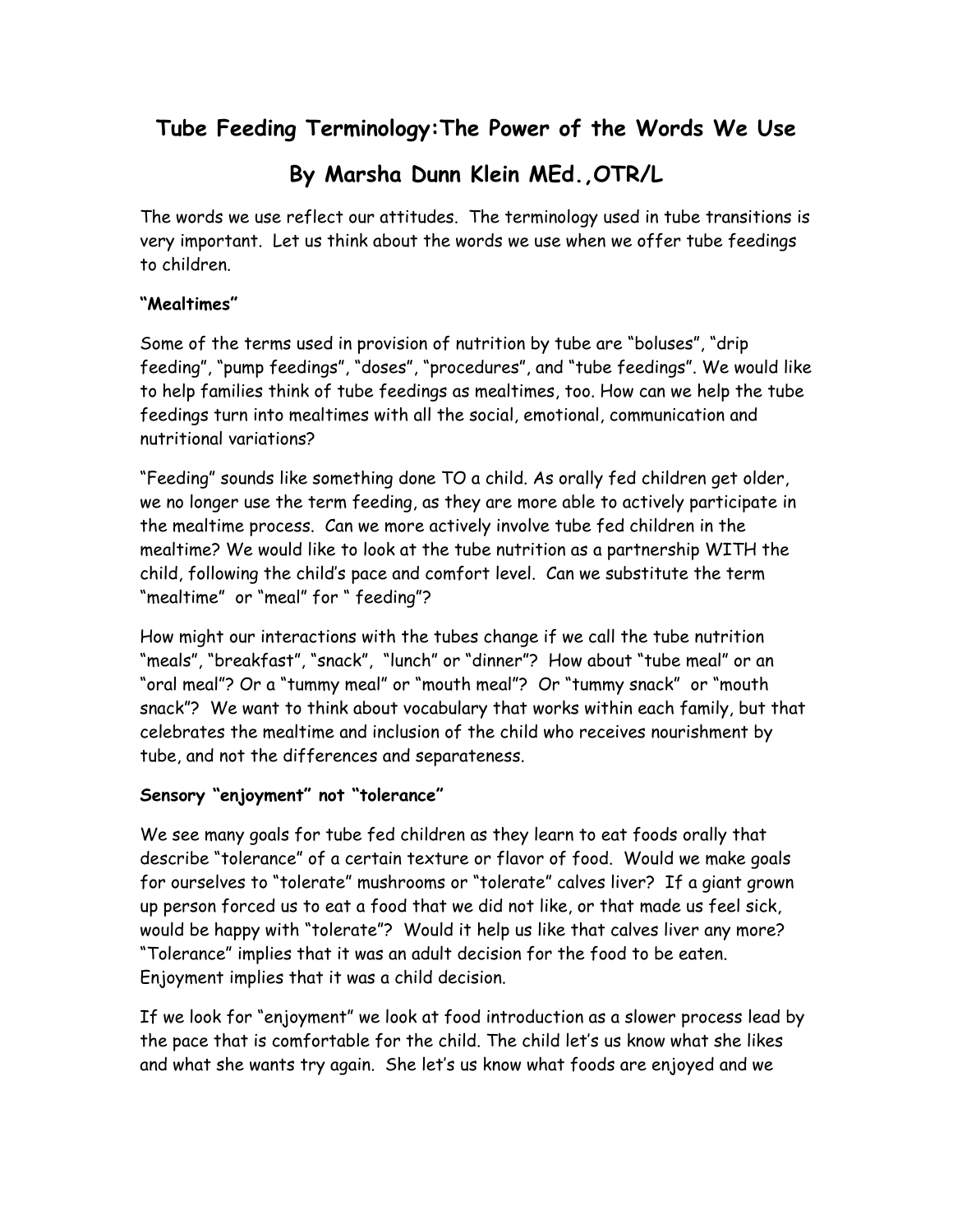build from there. Many families tell us it feels better to celebrate a list of "enjoyed " foods rather than "tolerated foods".

#### **Bites**

We do not count numbers of "bites" with orally fed children. We offer, and then allow them to eat what they can and what they want of what we offer. How did the balance change for tube fed children where we consider a "meal" to be a required number of bites? When we count bites, the meal becomes the adult's idea and the child is often "tolerating" the situation (or not)!. If we think of the adult role to offer food creatively and the sensitive child's role to give permission for what is comfortable, what is enjoyed, the meal becomes about enjoyment and not a predetermined number of bites.

### **Confidence**

Many tube fed or sensory challenged children not only have difficulty with sensory enjoyment but also with confidence in the oral motor skills of eating. They often are taught to eat in a certain chair, from a certain spoon, and from a certain cup. Caring adults find something that "works" and then repeat and repeat the same scenario. But, if we look at how orally fed children move from breast and bottle to solids, we know that they have lots of experiences eating from laps, infant seats, high chairs, and boosters. They put lots of different textures in their mouths as they mouth fingers, toes, toys and bibs! They are fed from baby spoons, regular spoons, parents' fingers. They become used to these different textures and confident with their mouth abilities and the different textures of mealtimes.

Sensory careful children who are repeatedly offered the same textures from the same spoons seem to be slower at developing confidence. How about if we offer tastes they enjoy from different places so they learn to control their mouths in different postural situations? How about if we offer food they enjoy from different "spoons". We can be creative with what we mean as "spoons". "Spoons" can be baby's fingers, parent fingers, soft spoons, or soft or hard textured spoons, textured mouthing toy or textured therapy tool. For variation they can also be the right end of the spoon, or the wrong end of a spoon, a wooden spoon, or a spatula , all commonly found in the kitchen. Children develop confidence as they enjoy the food or flavor offered and they adapt their mouth to the shape of the incoming spoon. Fingers and toys brought to the mouth by children enter in the front, at the sides of the mouth, at the corners of the lips and at the center. They enter in the front of the mouth and too far back. Each experience allows the child to adapt and adjust so the mouth learns to respond to different shapes. This is the beginning of oral perceptual skill development and helps confidence.